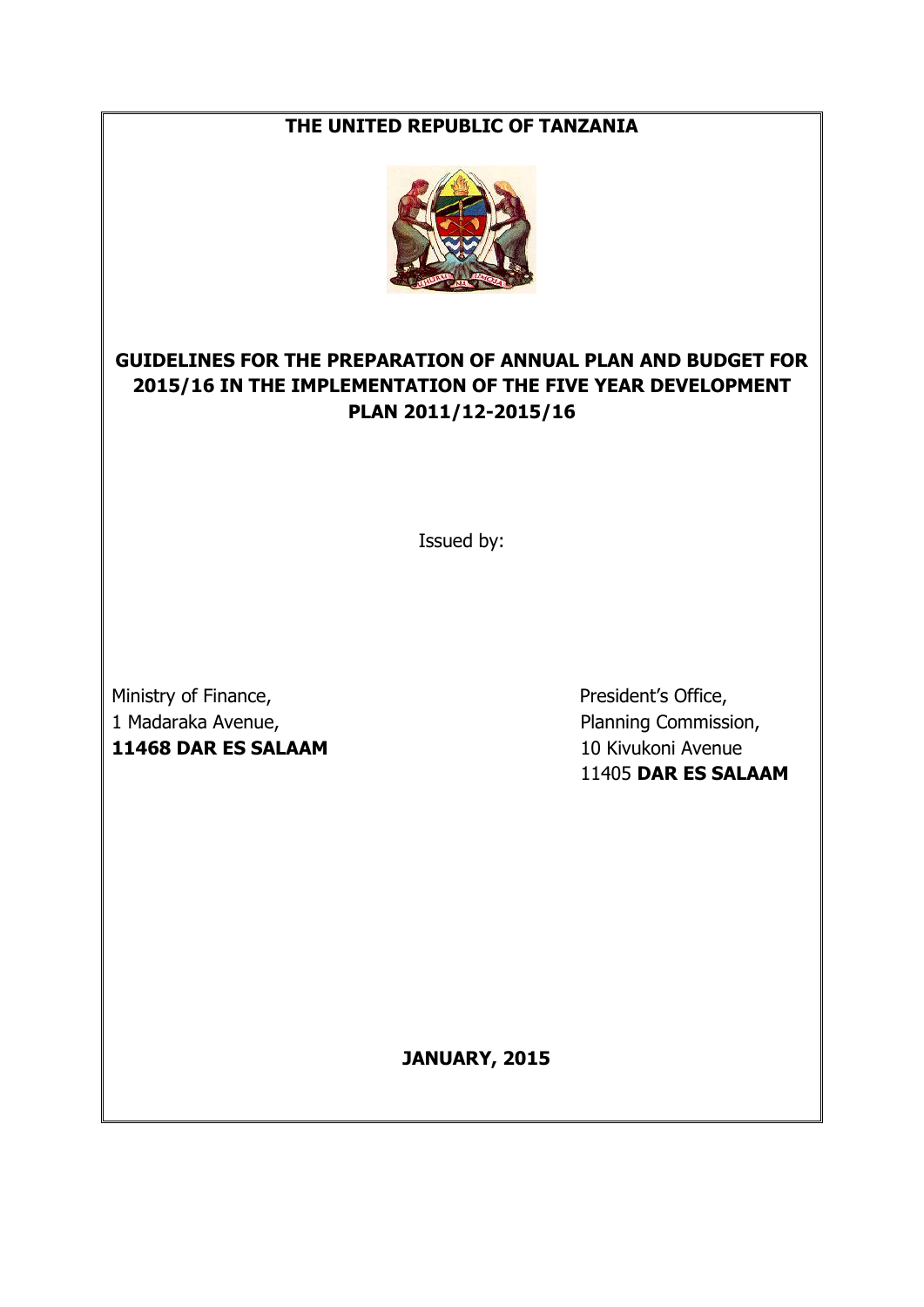# **Table of Contents**

| 1.    |                                                                           |  |
|-------|---------------------------------------------------------------------------|--|
| 2.    |                                                                           |  |
| 2.1.  |                                                                           |  |
| 2.2.  |                                                                           |  |
| 3.    |                                                                           |  |
| 3.1.  |                                                                           |  |
| 3.2.  |                                                                           |  |
| 3.3.  |                                                                           |  |
| 3.4.  | Resource Allocation Criteria of Other Charges for Regional Secretariats 6 |  |
| 3.5.  |                                                                           |  |
| 3.6.  |                                                                           |  |
| 3.7.  |                                                                           |  |
| 3.8.  |                                                                           |  |
| 3.9.  |                                                                           |  |
| 3.10. |                                                                           |  |
| 3.11. |                                                                           |  |
| 4.    | OTHER ISSUES TO BE CONSIDERED IN THE BUDGET ESTIMATES  13                 |  |
| 4.1.  |                                                                           |  |
| 4.2.  |                                                                           |  |
| 4.3.  |                                                                           |  |
| 4.4.  |                                                                           |  |
| 4.5.  |                                                                           |  |
| 4.6.  |                                                                           |  |
| 4.7.  |                                                                           |  |
| 4.8.  |                                                                           |  |
| 4.9.  |                                                                           |  |
| 4.10. |                                                                           |  |
|       |                                                                           |  |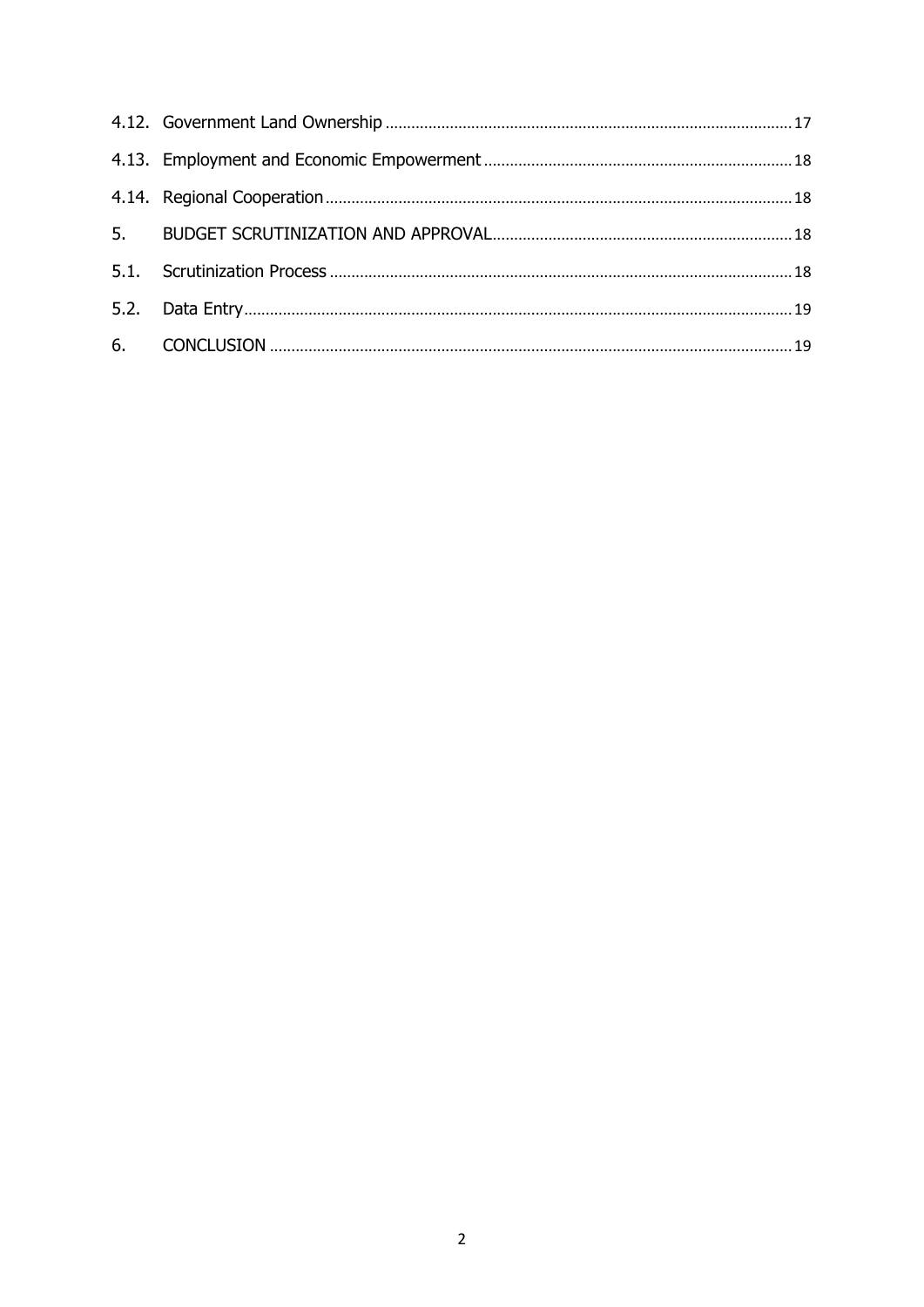## **GUIDELINES FOR THE PREPARATION OF ANNUAL PLAN AND BUDGET FOR 2015/16 IN THE IMPLEMENTATION OF THE FIVE YEAR DEVELOPMENT PLAN 2011/12-2015/16**

### <span id="page-3-0"></span>**1. INTRODUCTION**

1. The Plan and Budget Guidelines (PBG) for 2015/16 is the fifth and final in implementing the Five Year Development Plan (FYDP) 2011/12-2015/16 and also mark the end of MKUKUTA II and the 2010-2015 ruling Party Election Manifesto of the Fourth Phase Government. Therefore, the Government priorities among others will focus on preparations of successor strategy, completing unfinished development programmes and conducting the National General Election of 2015. These events together with the Local Government Election of December 2014 will have significant impact on the coming budget and require proper alignment of priorities and resources so as to ensure budget execution in an efficient manner to achieve desired results.

2. In honouring the utmost goal of PBG which is to achieve the highest economic and social welfare for all citizens through strategic investments in socioeconomic development, the PBG will continue to provide strategic guidance to all Accounting Officers during preparation of their plans and budgets. In line with the 2015/16 PBG, the Public Investment Management Operational Manual (PIM-OM) will be issued in order to increase the quality of national public investments.

3. Guidelines draw attention to MDAs, RSs, LGAs, PCs and PIs to reprioritize their investments when preparing their plans and budget by allocating resources into strategic areas in a manner that will enhance improved service delivery as well as leverage private sector investment in the economy. Prioritization should focus on projects and programs with higher multiplier effects as articulated in the FYDP. Hence, emphasis will be given to the projects identified under the Big Results Now (BRN) Initiative which reaches its final lap in 2015/16. The National Key Result Areas under BRN initiatives include: energy, water, agriculture, transport, education and resources mobilization. For the year 2015/16 the health care and business environment will also be included as National Key Result Areas.

4. The Plans and Budget Guidelines document is organised into six sections, namely: Introduction; Preparation of Plans, Budget and Responsibilities; Instructions for Preparation of Plans and Budget; other issues to be considered in the Budget Estimates; Budget Scrutinization and Approval; and Conclusion. These Guidelines should be read together with **Annex B** which provide details on performance of the economy; macroeconomic outlook and priority focus; resource envelope; and plans and budget submission forms; as well as **Annex C** which indicates budget preparation and scrutinization timetable for fiscal year 2015/16.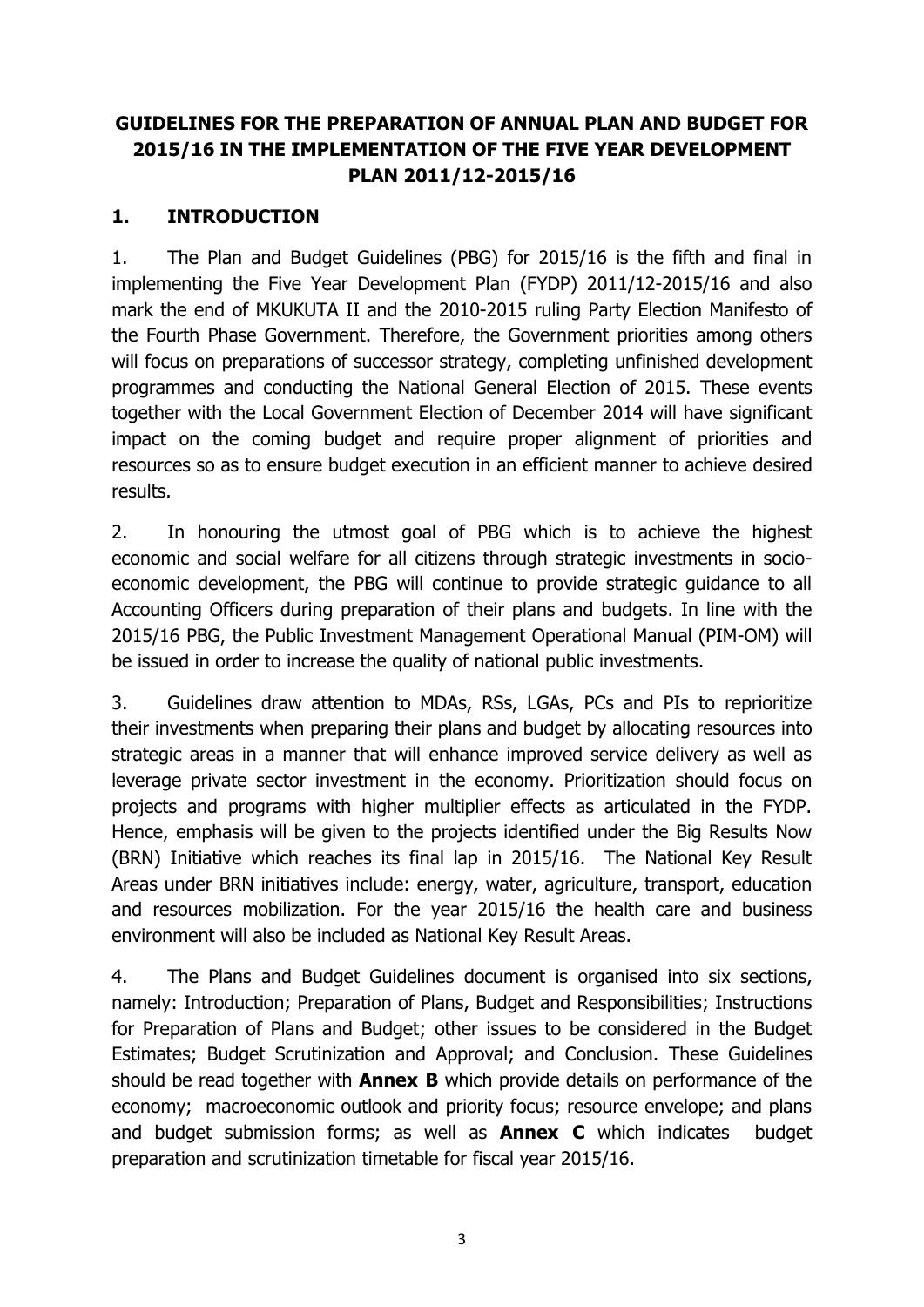### <span id="page-4-0"></span>**2. PREPARATION OF PLANS, BUDGET AND RESPONSIBILITIES**

#### <span id="page-4-1"></span>**2.1. Plans and Budget Committees**

5. In preparing Plans and Budget estimates at institutional level, the Committee responsible for budget preparation shall lead the process under the guidance of respective accounting officers. The Budget Committee shall be constituted of chairperson, secretary and members as per regulations governing the respective institution.

## <span id="page-4-2"></span>**2.2. Responsibilities of Plan and Budget Committees**

- a) Ensuring that budget estimates adhere to the ceilings and are prepared in line with priorities as outlined in the Plan and Budget Guidelines 2015/16;
- b) Ensuring that priority outstanding activities that were assigned high order of priority in 2014/15 are carried forward and reprioritized for inclusion in the Plans and Budgets for 2015/16;
- c) Assessing all signed Contracts and Memoranda of Understanding (MoUs) for which commencement certificates have been issued and hence costing them into the budget;
- d) Analysing revenue collection performance and forecasts over the medium term as well as exploring further revenue opportunities;
- e) Ensuring MDAs, RS, LGAs and PCs and PIs use non-cash systems for revenue collection such as bank deposits, mobile phones, Max Malipo, EFDs and the use of official receipts for Government revenue collections;
- f) Allocating resources based on institutional annual plans and expected outputs and outcomes;
- g) Ensuring that the committee meets at least once in a month, review implementation of action plans and allocate the available resources;
- h) Ensuring activities are properly classified in accordance with the GFS Codes 2001 and are costed using **appropriate unit costs** and measurement units issued by the Government Procurement Services Agency (GPSA);
- i) Ensuring performance indicators are in line with FYDP I, as well as Big Results Now for sectors implementing these initiatives;
- j) Overseeing the review of Strategic Plans/Business Plans;
- k) Ensuring that MTEFs are timely prepared and submitted to MoF and PO-PC for scrutinization.
- l) Ensuring procurement planning process is commensurate with the Government budget process for effective and efficient budget implementation; and
- m) Ensuring adherence to legislations, regulations, circulars and Government directives.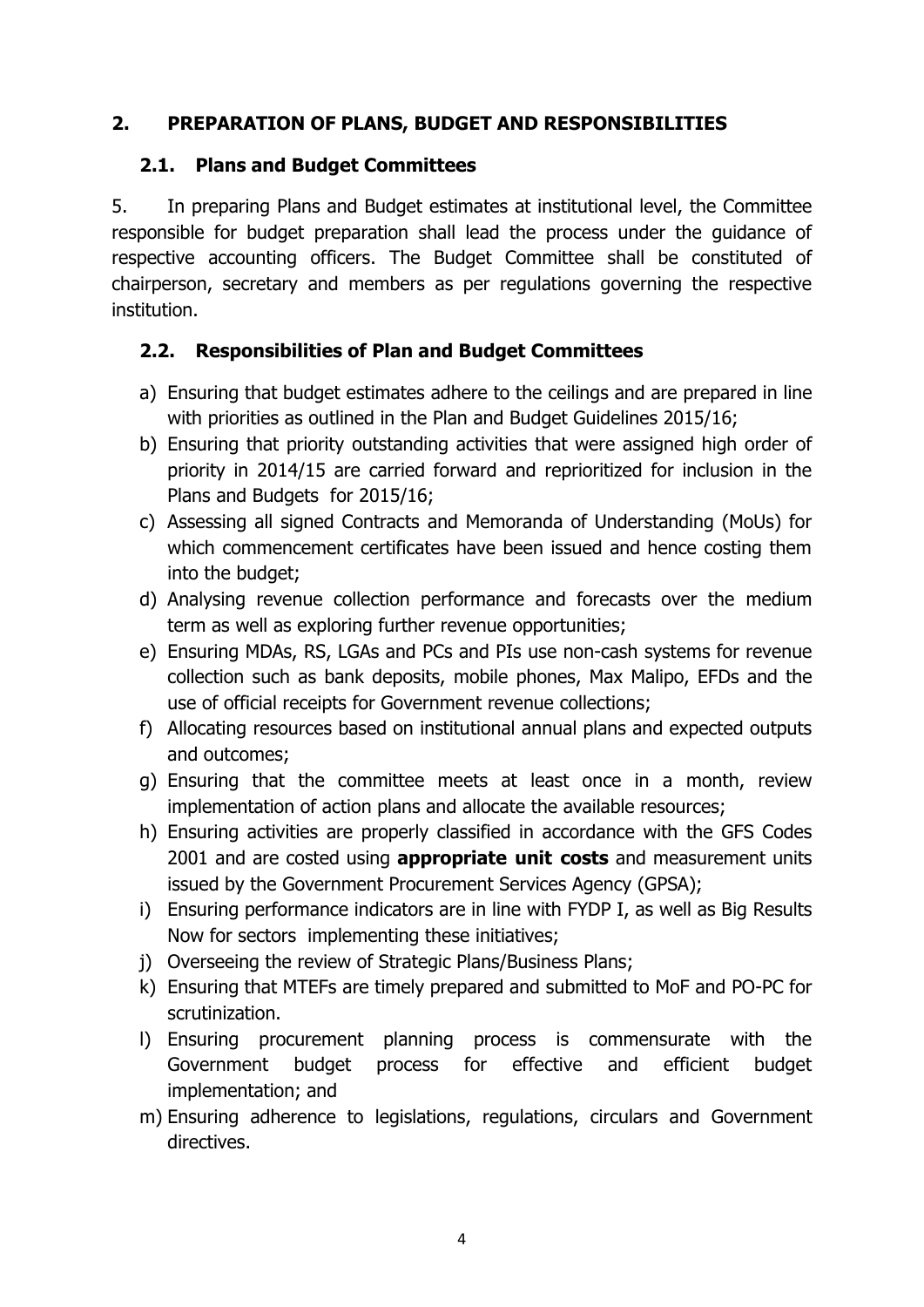### <span id="page-5-0"></span>**3. INSTRUCTIONS FOR PREPARATION OF PLANS AND BUDGET**

### <span id="page-5-1"></span>**3.1. General Instructions**

#### **Planning and Budgeting Documents and Instruments**

6. In preparing institutional plans and budgets, Accounting Officers should adhere to the following:-

- a) The Medium Term Strategic Planning and Budgeting Manual;
- b) Annual Development Planning Framework;
- c) Institutional Strategic Plans, and other existing national and sectoral policies;
- d) Approved budget ceilings regarding expenditure estimates, and revenue targets;
- e) Public Investment Management Operational Manual.
- f) Public Private Partnership Act of 2010 and its Regulations of 2011 by deploying all means to attract private investment under this arrangement in order to achieve institutional objectives;
- g) Public Service Act, 2002 including the Public Service Standing Orders of 2009;
- h) Circulars issued by the Paymaster General, Chief Secretary and other Government Directives;
- i) The Public Finance Act CAP. 348;
- j) The Government Loans, Guarantees and Grants Act, 1974;
- k) Public Procurement Act CAP.410;
- l) Public Audit Act, No. 11 of 2008;
- m) Child Act No 21 of 2009
- n) Regional Administration Act CAP.97;
- o) Local Government Finance Act CAP.290;
- p) Approved reporting formats contained in Plan and Budget Guidelines; and
- q) Prepare M&E plans to ensure effective preparation of performance reports.

### <span id="page-5-2"></span>**3.2. Medium Term Expenditure Framework and Resource Envelope**

#### **Resource Envelope**

7. The main focus of the fiscal year 2015/16 budget and the medium term strategy is to consolidate the achievements of preceding years and focus interventions to Big Results Now projects so as to achieve the aspirations of the Five Year Development Plan 2011/12-2015/16 and MKUKUTA II.

8. In line with the macro economic and fiscal policy objectives, the medium term fiscal framework as outlined in the budget frame for 2015/2016, is projected to collect shillings 19,853.3 billion. Out of this amount, total revenue is projected at shillings 14,684.9 billion, of which tax revenue amount to shillings 13,332.7 billion, non tax revenue shillings 830.3 billion and shillings 521.9 billion as LGAs own source.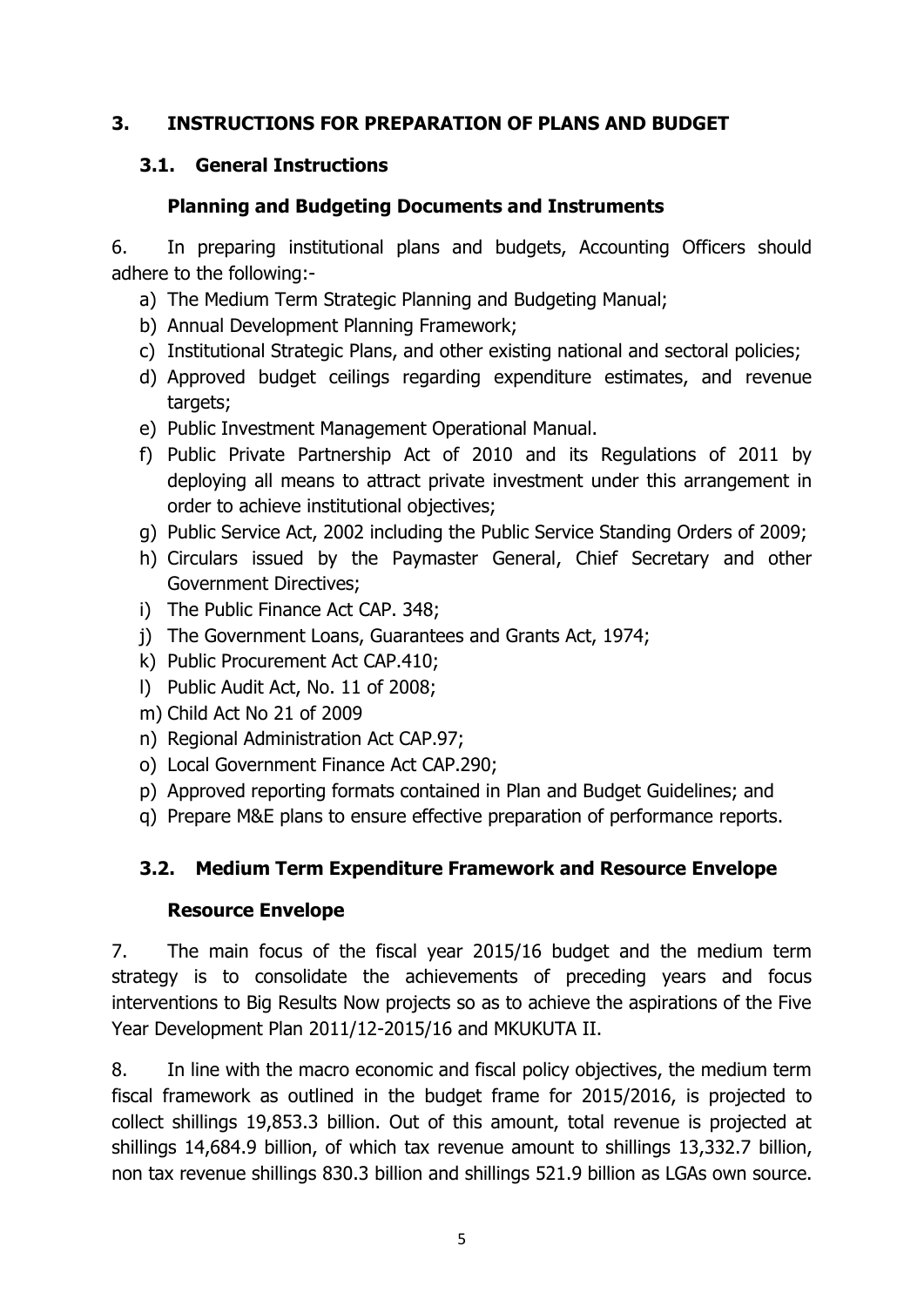The challenge that the government faced in accessing GBS funds in the first two quarters of the 2014/15 budget has cast a shadow on the realism of projecting GBS funds into the budget. Therefore, GBS funds will be recognized once the disbursements are made. The Government intend to borrow shillings 4,220.1 billion from both domestic and external sources, of which domestic borrowing for rollover of matured government securities is shillings 1,363.7 billion.

9. Recurrent expenditure is estimated at shillings 15,065.1 billion including shillings 6,073.2 billion for wages and salaries of Government institutions and agencies. In addition, development expenditure is estimated at shillings 4,788.3 billion, out of this locally financed development expenditure is shillings 3,322.5 billion and foreign financed development expenditure is estimated at shillings 1,465.7 billion. Therefore, MDAs, RSs and LGAs are urged to give priority to these outlays in accordance with the broad guidelines provided in **Annex B**.

## <span id="page-6-0"></span>**3.3. Indicative Budget Ceilings for the Medium Term**

10. Based on the medium term resource framework outlined above, The Ministry of Finance (MoF) will provide all ceilings at Vote level to guide the preparation of budget proposals. Ceilings for RS will be determined by using existing formula developed in 2014/15 and for LGAs will be determined using the revised formula and recommendations as will be agreed by stakeholders after finalization of the PER study. For Road Fund the ceilings will be determined using the road network data provided by the regional secretariat in 2013. The approved budget ceilings for the fiscal year 2015/16 should be observed by all spending institutions because there will be no any budget provision outside the set ceilings. In addition, public corporations should prepare their budget and submit to the Ministry of Finance through their respective parent ministry for scrutinization and approval. Any excess funds should be remitted to the Consolidated Fund.

## <span id="page-6-1"></span>**3.4. Resource Allocation Criteria of Other Charges for Regional Secretariats**

11. Resource allocation for RSs is determined by its responsibility of coordinating and backstopping LGAs for attaining social services and economic development. Some of the criteria that will be used in allocation of resource to RSs are:

- a) Fixed lump sum for all Regions regarding its core responsibility of coordinating and backstopping RSs ;
- b) National identified ceremonies performed in the region including earmarked amount for each region which perform opening and closing ceremony for Uhuru Torch;
- c) Fixed amount for earmarked Regions in boundaries with neighbouring Countries;
- d) Number of district councils in the Region;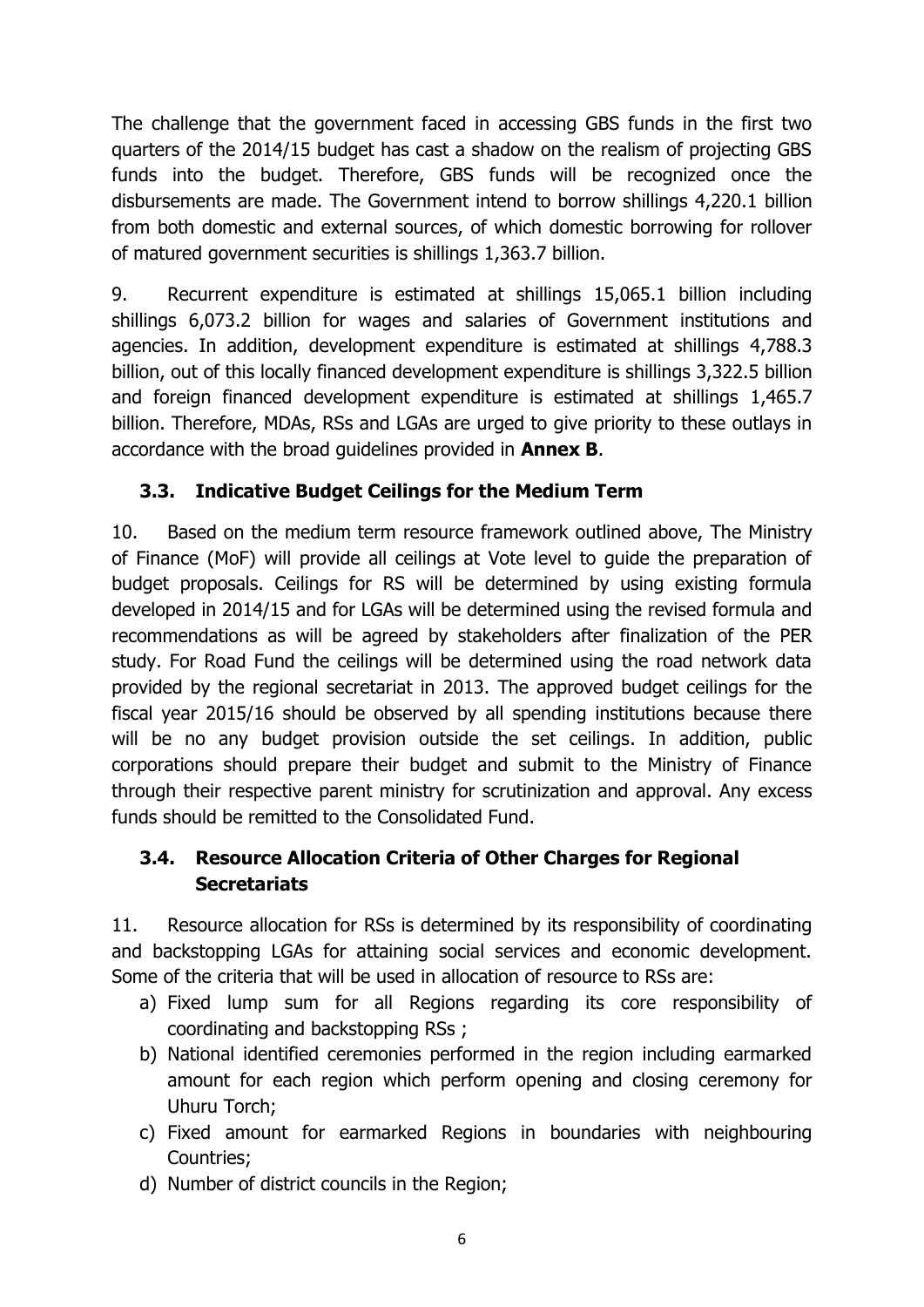- e) Number of state visitors (local and international) in the Region ;
- f) Distance from regional headquarter to Dar Es Salaam (km);
- g) Distance from regional headquarter to Dodoma (km) and
- h) Distance from regional headquarter to district headquarter (km).

### <span id="page-7-0"></span>**3.5. Revenue and Expenditure Estimates**

### **Domestic Revenue Collection**

12. Revenue collection should adhere to the formats for the presentation of the revenue estimates by all MDAs, RSs, LGAs and PCs and PIs. The estimates should indicate collection trend/performance of 2013/14, first half of 2014/15, likely outturn by end of 2014/15, realistic budget for 2015/16 and projections for the outer years of the MTEF. In this respect, accounting officers should:-

- a) Identify and forecast all potential sources of revenue as part of comprehensive revenue collection strategies in order to enhance domestic revenue collection for financing the national plans and budget. Projected total revenue is disaggregated by both category and type on a monthly basis;
- b) Developing effective strategies to control illegal exportation of natural resources in enhancing Government revenue;
- c) Promote formalization of informal businesses in order to widen the tax base;
- d) Review fees and other charges to align with actual cost of providing public services;
- e) Pay all taxes, fees and other charges through electronic system in order to curtail revenue leakages;
- f) Enhance a system of collecting property tax and review the existing property tax rates so as to ensure that all buildings or properties in urban councils and townships are charged accordingly. This should be preceded by land survey and issuing of title deeds;
- g) Not enter into contracts with foreign contractors which incorporate tax exemption clauses without prior approval by the MoF;
- h) Disclose in MTEF all information regarding revenue collection (estimate, actual collections etc);
- i) Ensure government institutions and public corporations should enter into performance contracts with Office of the Treasury Registrar (OTR), boards of directors/ governing councils to improve service delivery and to increase own source revenue collection. OTR and Internal Auditor General will conduct management audit of all Government institutions and PCs and PIs to enforce the performance contracts.
- j) Ensure parent ministries undertake performance review of their institutions, agencies, PCs and PIs in the area of revenue collection and submit report to MoF as instructed in the Finance Act 2014.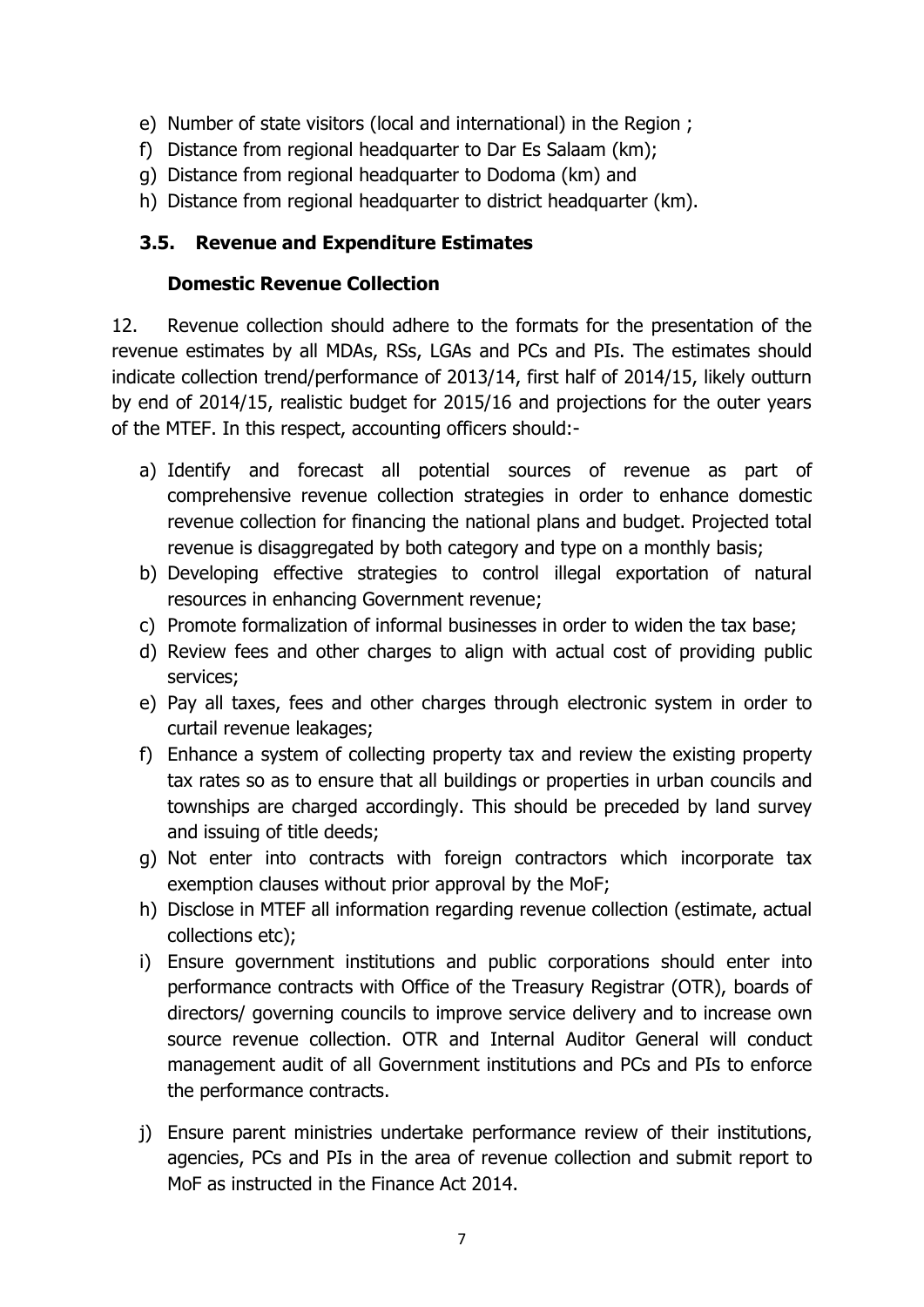13. In enhancing Government revenue collections and reducing transaction costs, PAYE will be deducted centrally by the Ministry of Finance.

## <span id="page-8-0"></span>**3.6. Expenditure Estimates**

### **Personal Emoluments and Remuneration**

14. Accounting officers should abide with the instructions issued by PO-PSM during preparation of PE estimates while public corporations should abide to guidelines issued by OTR. Specifically, accounting officers are instructed to observe the following:

- a) Validating human resource information as approved by the PO-PSM;
- b) Preparing PE estimates including new employees based on the staff establishment approved by the PO-PSM;
- c) Preparing PE budget using Human Capital Management Information System (HCMIS) format in which employers should enter new employees, promotion and re-categorization information planned for 2015/16. In addition, accounting Officers are instructed to ensure that the data cleaning exercise is completed in time;
- d) Budget non-salary allowances under other charges and not included in the wage bill;
- e) Budget estimates for statutory contributions including PSPF, LAPF, NSSF, GEPF, NHIF and PPF are correctly worked out;
- f) Budget estimate for gratuity contributions for employees working on contract basis should be worked out;
- g) Submit monthly expenditure reports with itemized expenditure; and
- h) Ensure that, all employees' information on bank account are provided in the HCMIS to facilitate payment of salaries through employees' respective bank accounts.

15. In addition to the above specific instructions, MDAs, RSs, LGAs, PCs and PIs should undertake an evaluation of existing staff in each cadre and assess compliance with the approved staffing level. Information justifying the required staffing should be submitted to the PO-PSM through HCMIS for approval not later than **31st December, 2014.** The priority for new recruitment in the FY 2015/16 will focus on priority sectors which are education, health and agriculture (including livestock and fisheries). New recruitment in the remaining sectors will strictly depend on the resource availability.

## <span id="page-8-1"></span>**3.7. Other Charges**

16. First charge outlay components should be fully budgeted for: allowances for intern doctors and statutory entitlements; non-salary allowances; statutory meetings; ration allowances; leave and moving expenses; public utilities (telephone,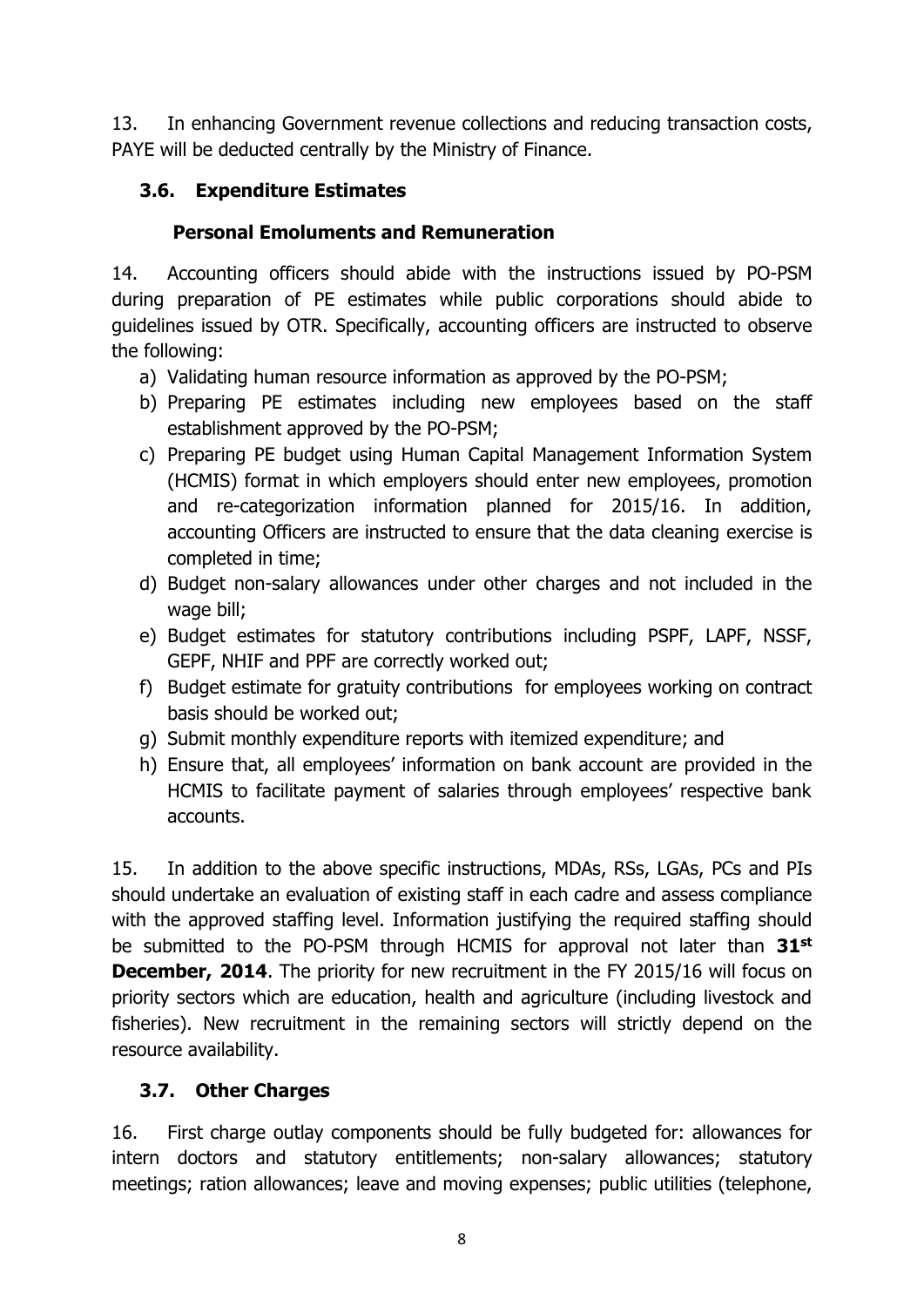water and electricity); office rent; and foreign service allowances for diplomats and embassies local based staff; examination expenses; schools with special needs; capitation grants; prisoners' food, boarding and special schools and colleges; medicines and medicaments; judges attire; and contributions/subscriptions to international organizations. The remainder of other charges should be costed for other outlays.

17. In addition, MDAs, RSs and LGAs which are responsible for the General Elections should ensure that resources are allocated to specific activities to ensure a successful 2015 general election.

18. Procurement of motor vehicles will be done centrally under GPSA. All MDAs, RSs, LGAs, Government institutions and public corporations should provide specifications to GPSA on vehicles requirements.

## <span id="page-9-0"></span>**3.8. Intergovernmental Fiscal Transfer**

19. During 2015/16, the Government will continue to allocate grants to LGAs on formula and performance basis to facilitate financing of specific requirements, such as meals for secondary schools, schools with special needs and operational costs. Based on that, LGAs will continue to receive block grants in the grant-aided sectors such as agriculture, livestock, health, roads, water, education and other sectors. The ceilings will be determined using the revised formula as will be agreed by stakeholders (central and sector ministries as well as LGAs). In the case of education sector, LGAs should ensure the following:

- a) The capitation grant for primary schools is Tshs. 10,000 per enrolled pupil per annum, including pre-primary pupils and those in special day schools. Out of the capitation grant, 40 percent will be retained by Central Government for purchasing books in bulk. Hence LGAs should allocate the remaining 60% for operational costs;
- b) The capitation grant for secondary schools is Tshs. 25,000 per enrolled dayschool's student per annum. Out of the capitation grant, 50 percent will be retained centrally for purchasing books in bulk. Hence LGAs should allocate the remaining 50 percent for operational costs;
- c) Allocating the budget for school meals at an average of Tshs. 405,000 per annum (i.e. Tshs. 1,500 x 270 school days) per student enrolled in registered boarding primary and secondary schools;
- d) Submission of enrollment data identifying list of registered schools per class per ward per council, day and boarding, public and private; and
- e) Preparation of realistic budget and allocation of resources for primary school related examinations' costs (STD IV and VII) as well as secondary school examinations (Form II, IV, and VI).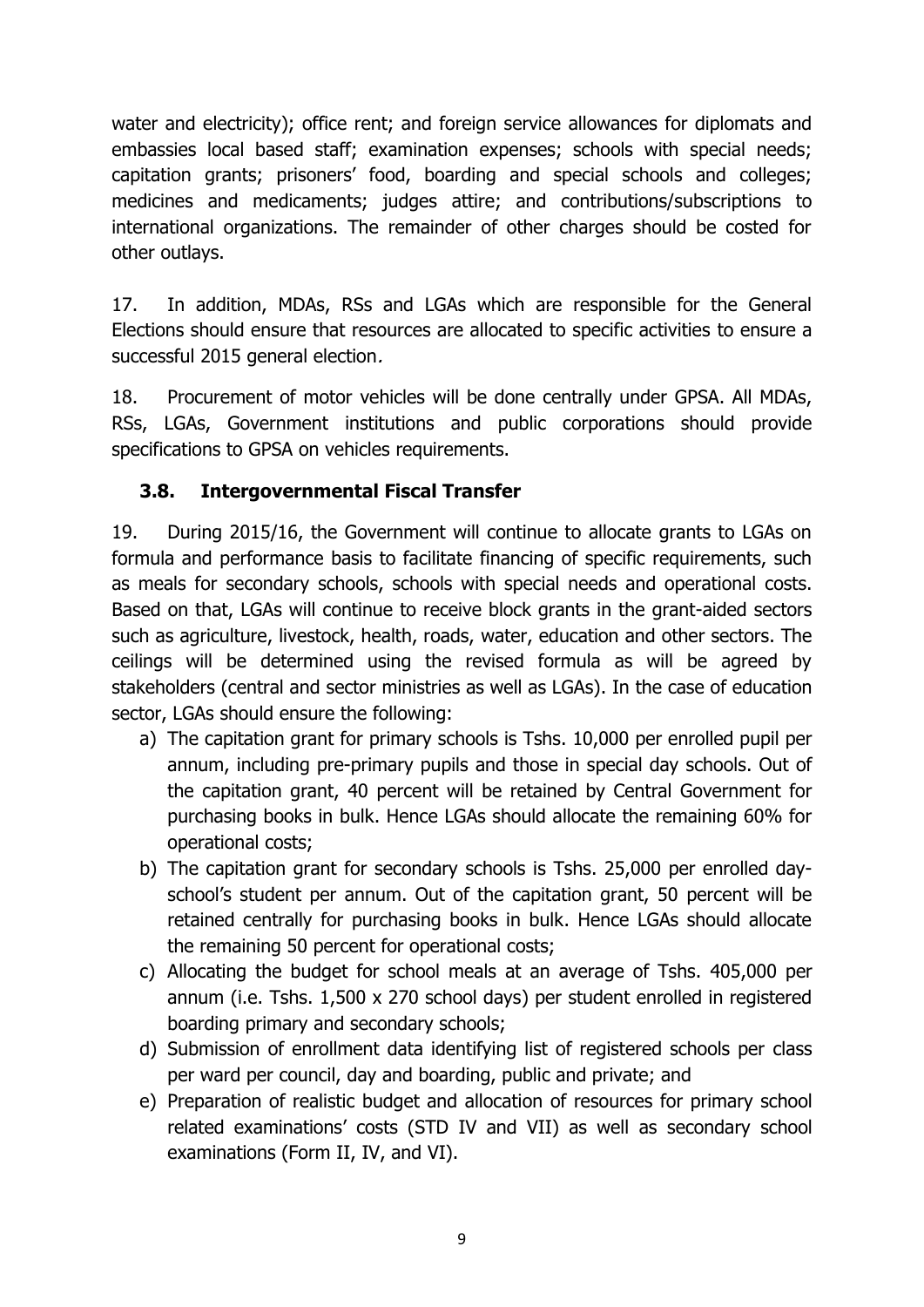20. In line with the cost sharing arrangement, LGAs should ensure collection of Tshs. 20,000 and Tshs. 70,000 from each student enrolled in day and boarding secondary schools, respectively. This shall form part of the Capitation Fund as councils' own sources to be spent on secondary school education.

## <span id="page-10-0"></span>**3.9. Development Budget**

21. The Government has prepared the Public Investment Management Operational Manual (PIM-OM) to guide MDAs, RS, LGAs and PCs and PIs in preparation and coordination of public investment projects. The objective of the Manual is to achieve value for money outcomes through increasing efficiency and effectiveness of public investments. Among other things the manual covers the necessary procedures for undertaking capital budgeting before selection and inclusion of projects in the budget. In the year 2015/16, MDAs, RS, LGAs, PCs and PIs are instructed to adhere to this Manual during preparation of their development projects.

22. During preparation of development budget estimates to be financed by domestic/own source revenues all MDAs, RSs and LGAs must ensure that:-

- a) Strategic projects including those under the BRN initiative are accorded top priority in the allocation of development budget resources;
- b) Allocation of projected resources for 2015/16 should focus on completing ongoing projects;
- c) Outstanding claims raised by contractors and suppliers should be budgeted first;
- d) Proposals from MDAs for new projects are submitted to PO-PC for scrutiny and endorsement by December 2014, prior to inclusion in the budget. Further, in formulating new projects, the recurrent cost-implication of completed projects are considered; and
- e) The procedures for securing loans for projects should be in line with the Government Loans, Guarantees and Grants Act, CAP 134.
- f) MDAs, RSs and LGAs receiving donor funds are required to prepare development budget based on confirmed resources, specifically they must ensure:
- a) Availability of counterpart funds for new and on-going projects;
- b) All donor funded projects (including direct, reimbursable and cash categories) are reflected in their budget estimates; and
- <span id="page-10-1"></span>c) MDAs budget submission to PO-PC for both ongoing and new projects is supported by signed contracts/agreements.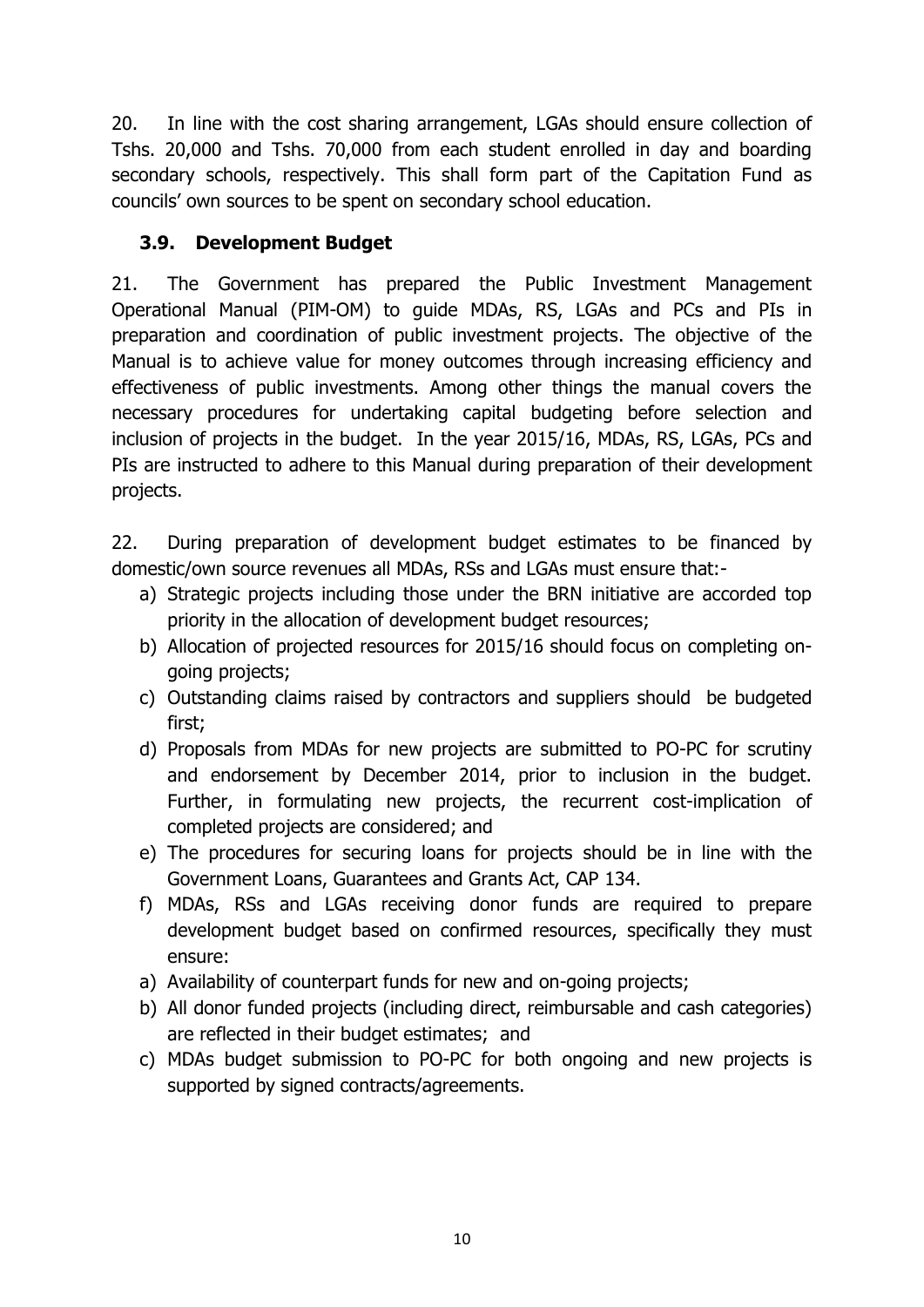### **3.10. Institutionalizing Decentralization by Devolution across MDAs**

- 23. To ensure effective implementation of D by D policy:
	- a) MDAs are required to review respective sectoral functions and laws to ensure that they are D by D compliant;
	- b) Resources are allocated for capacity building to ensure smooth institutionalization of the D by D policy in Government operations;
	- c) MDAs should devolve functions that are performed at the local government level along with resources (mainly human and financial), for realization of rapid development at grassroots levels;
	- d) Sector ministries should continue to build capacity of RSs and LGAs in implementing respective sector policies, laws and regulations; and
	- e) LGAs should devolve operational resources and provide technical backstopping to the respective facilities and to the lower local government levels (wards and villages).

### <span id="page-11-0"></span>**3.11. Specific Instructions for RSs and LGAs**

24. During preparation of Plan and Budget for 2015/16, RSs and LGAs shall undertake among others, the following:-

- a) Continue strengthening Decentralization by Devolution policy within their areas of jurisdiction for effective service delivery with a particular focus on empowering lower levels (wards and villages);
- b) Ensure that *Opportunities and Obstacles to Development* (O&OD) planning process is undertaken,
- c) Enhance the efficiency of the process of issuing building permits and business licenses with the view to improving business environment;
- d) MTEFs for RSs and LGAs should be submitted to the Prime Minister's Office, Regional Administration and Local Government for scrutinization before submitted to the Ministry of Finance;
- e) Enhance revenue collection capacity through improved systems and report to the Prime Minister's Office, Regional Administrative and Local Government and Ministry of Finance using form number 4. The 60 percent of the own source revenue collections is to be allocated for development projects while the 40 percent is for other charges;
- f) Allocate resources for equipment and tools necessary for installation and operationalization of non-cash revenue collection systems;
- g) Continue with construction/rehabilitation and equipping of regional and district hospitals, health centers and dispensaries, regional and district commissioners' offices and residences, regional and district administrative secretaries residences, divisional secretaries offices, wards and village offices;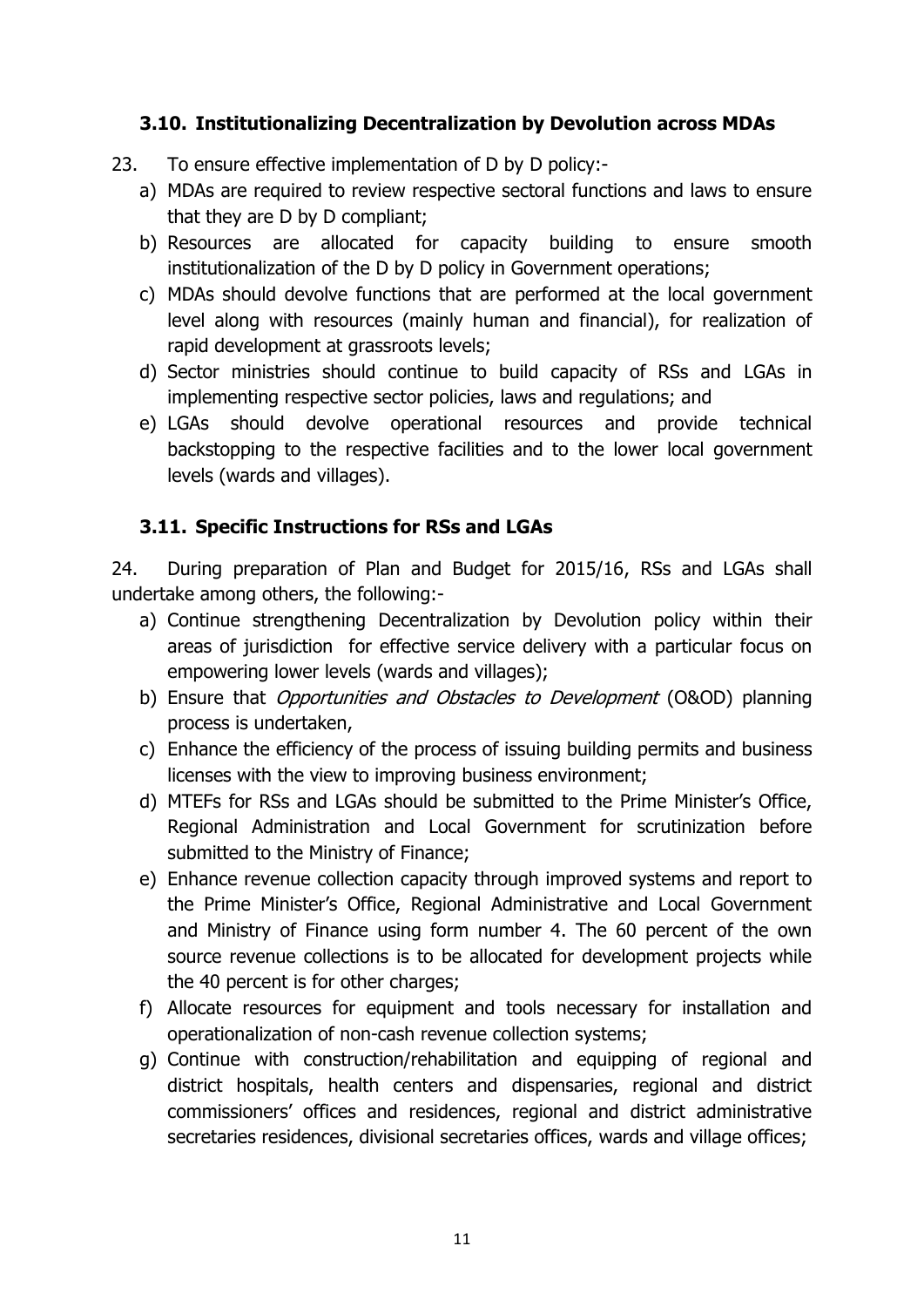- h) Continue with construction of headquarters for newly established RSs and LGAs. For consistency and cost saving purpose, LGAs should replicate building designs used by Mvomero, Kilolo or Longido district councils and the Tanzania Building Agency should be involved in the process. Building designs should consider easy accessibility of the physically challenged people;
- i) Construction, rehabilitation, maintenance and equipping of social and economic infrastructure, especially in education, water, health, agriculture, livestock, fisheries and roads sectors as well as recreational facilities in line with national standards;
- j) Prepare and maintain regional and district profiles for integrated development plans and develop livelihood data centre for effective coordination of database and information;
- k) Identify and allocate new investment areas with costs analysis and sources of financing;
- l) New project proposals for RSs and LGAs should be submitted to PMO-RALG for preliminary scrutinization, advice and guidance before submitting to Ministry of Finance and President's Office, Planning Commission by December, 2014. All funds carried forward should be clearly stated in the MTEF book;
- m) Prepare land use plans and demarcate plots for small, medium and heavy industrial and agricultural development and construction of infrastructure for water systems, schools, health facilities, bus stands, markets, recreation centres as well as areas for farming and livestock keeping in all councils to avoid unnecessary cost for land compensation and resettlement;
- n) Improve environmental hygiene in urban councils by ensuring proper solid waste management – collection centres, transfer and dumpsites (landfill); allocate resources for infrastructures such as roads, street lights, public toilets and drainage systems;
- o) Allocate resources for enhancing capacity to use PlanRep, IFMS, Council Development Reporting, Council Financial Reporting and Human Capital Management and Information System for planning, budgeting and reporting purposes.
- p) Prepare Comprehensive Council Sector Development Plans. (the Comprehensive Agricultural Sector Development Plans and Comprehensive Health Sector Development Plans) as part of District Development Plans which include all stakeholders in the district;
- q) Continue to strengthen coordination and attainment of targets set for food and cash crop production with special emphasis on the investment projects under Southern Agricultural Growth Corridor of Tanzania and Tanzania Agriculture and Food Security Investment Plan in the spirit of Kilimo Kwanza initiative;
- r) Allocate resources for maintaining peace, order and tranquility in respective areas of jurisdiction as well as conducting statutory meetings for regional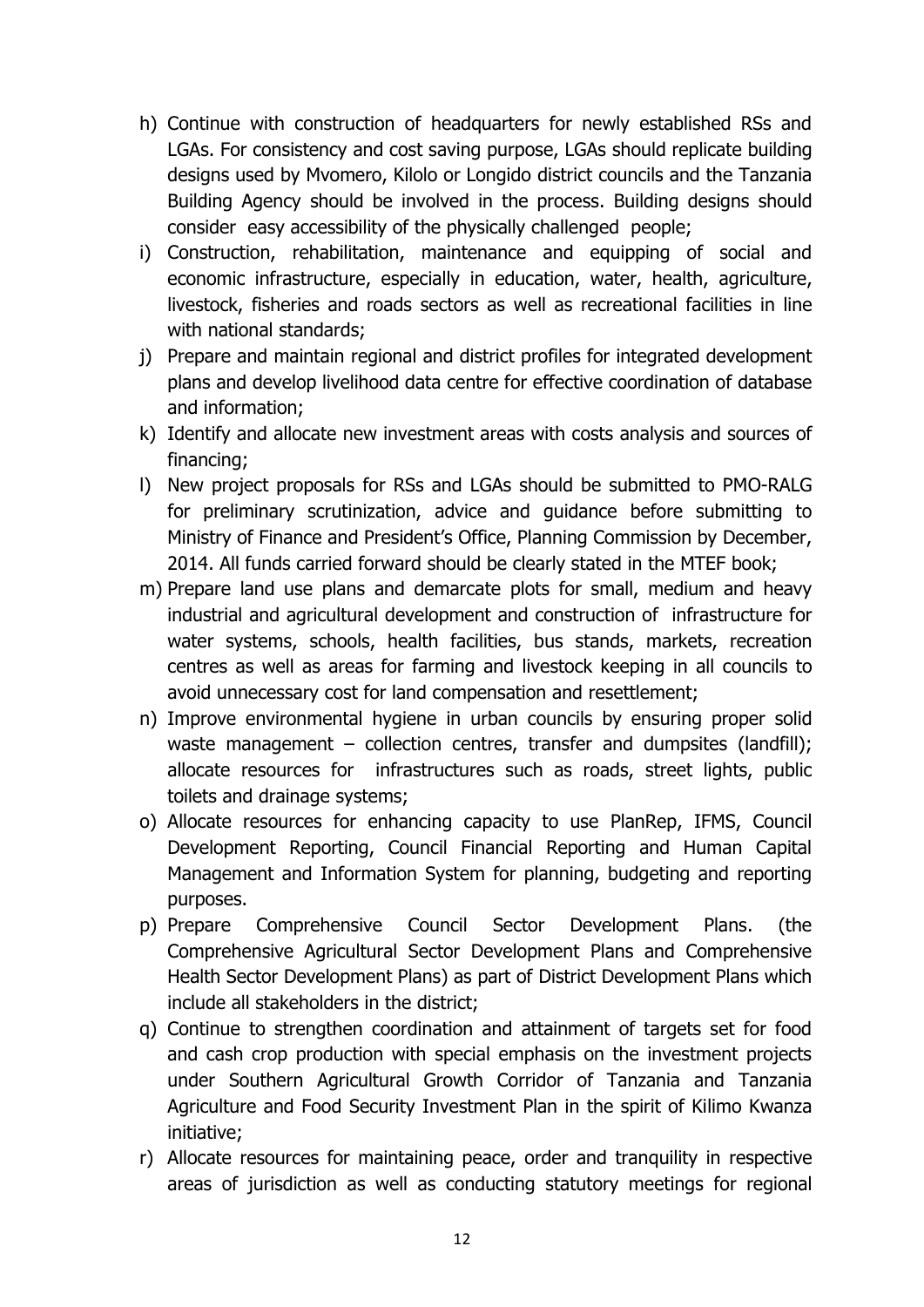consultative committees, district consultative committees and inter-council forums to enable effective governance and accountability at all levels;

- s) Strengthen council and regional health management teams to ensure availability of upgraded health care services in regional and referral hospitals including specialist care;
- t) RSs and LGAs are instructed to use the new staffing levels (2014-2019) in human resource planning and budgeting for health personnel;
- u) Submit the dully signed list of data set of the following: registered schools with their respective number of students for primary and secondary schools by class and sex; identifying public and private schools, list of teachers, the budget estimates for examinations, leave roster with the estimated costs per sector, the updated seniority list and all other sets of data as may be requested.

### <span id="page-13-0"></span>**4. OTHER ISSUES TO BE CONSIDERED IN THE BUDGET ESTIMATES**

### <span id="page-13-1"></span>**4.1. Programming Based Budgeting (PBB)**

25. For 2015/16 all ministries which are implementing PBB on pilot basis should prepare a companion budget estimates classified by program and sub programs. The presentation of estimates will be based on the template developed by the Ministry of Finance. The PBB pilot implementation ministries are: Ministry of Health and Social Welfare; Ministry of Water; Ministry of Works;, Ministry of Transport; Ministry of Agriculture, Food Security and Cooperatives; Ministry of Community Development, Gender and Children; and Ministry of Finance.

### <span id="page-13-2"></span>**4.2. Cost Reduction Measures**

26. Accounting officers should take cost reduction measures in areas such as seminars and workshops; office operations, public ceremonies; procurement of furniture and motor vehicles. During budget preparation, accounting officers should ensure that:-

- a) Operation costs emanating from use of public utilities (electricity, water and telephones) are controlled through implementation of energy saving technology and prepayment utility meter system;
- b) Procurement of imported furniture is prohibited in conformity with Government Circular No. CAC.134/213/01/K/114 of 26<sup>th</sup> September, 2012;
- c) Mortgage facilities are used to acquire office buildings for embassies and high commissions instead of renting. Furthermore, motor vehicles should be leased instead of purchasing where appropriate;
- d) The use of consultants should be avoided in areas where competent internal staff or other public servants could be effectively utilized;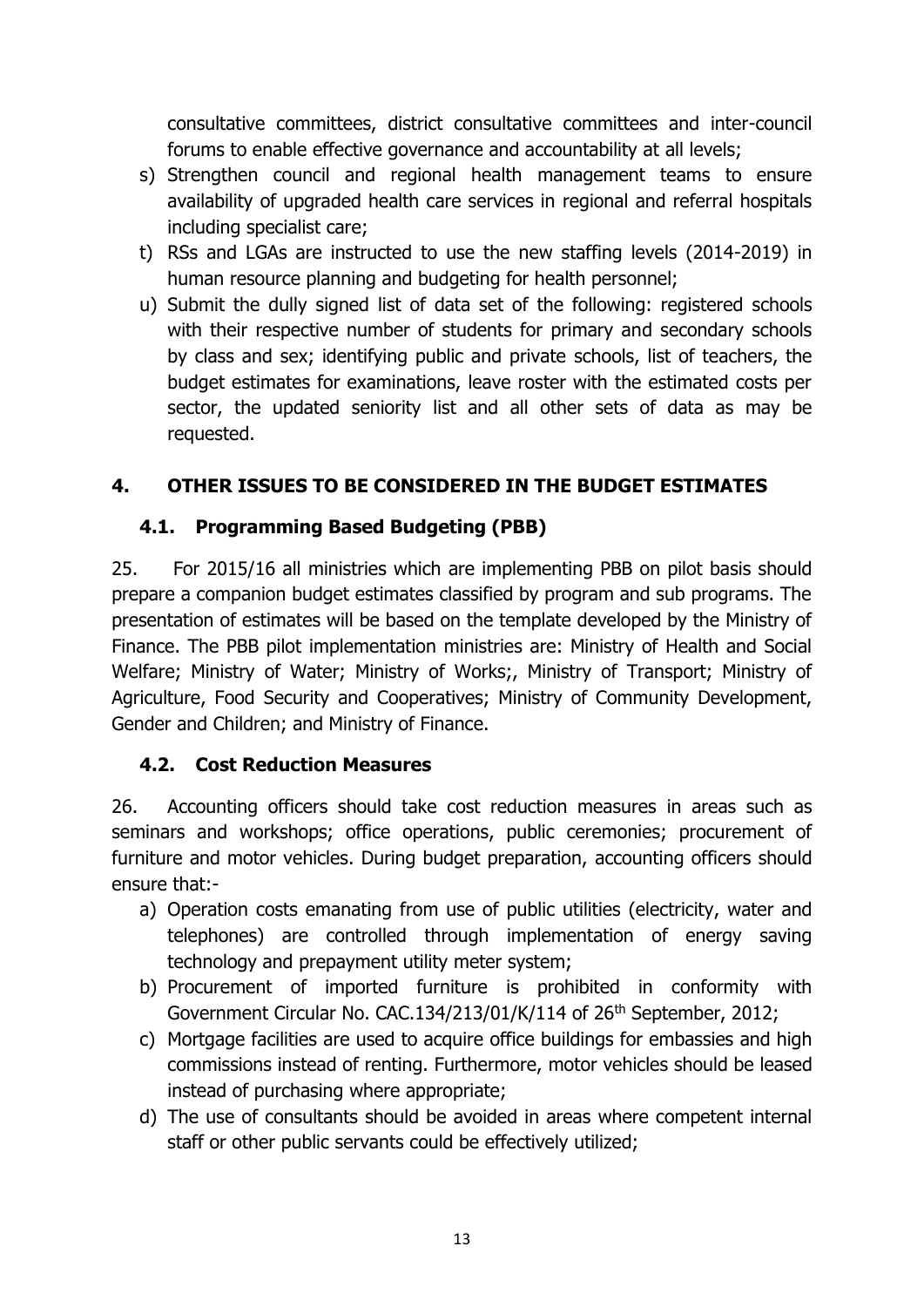- e) Payment of entitlements including allowances to Board Members and staff of government institutions, public corporations and executive agencies are done in accordance with Public Finance Act, 2004; and
- f) Establishment of new executive agencies has been suspended (Government letter reference No. CBC.10/348/05/10 of 13 October, 2014) until the Government undertake evaluation to determine performance of the existing ones and their usefulness.

### **4.3. Controlling Accumulation of Arrears**

<span id="page-14-0"></span>27. In the recent years, the Government has experienced substantial accumulation of arrears comprising of staff claims, contracted works, suppliers and other services. The main cause of accumulation of arrears include among others limited monthly fund releases, ineffective commitment controls, inadequate controls and provisions for multi-year commitments. While the Ministry of Finance expects Accounting Officers to settle outstanding payment obligations within the fiscal year in which they are accumulated, the magnitude of outstanding payment arrears at the end of the fiscal year kept increasing. The persistent accumulation of payment arrears are impacting negatively on the Government finances such as accumulation of interest and constraining the resources available for financing the delivery of goods and services to the public in future years. To avoid accumulation of arrears, Accounting officers should adhere to Government Circular No. SAB11/485/01/23 of 24th October, 2013.

28. The Government through Internal Auditor General has continued to verify and establish the stock of arrears. Accordingly, Accounting Officers should make use of IFMS generated LPOs to avoid commitments for unbudgeted tenders. Accounting Officers are also reminded to participate fully in the budget process and prioritize the necessary activities and promote the effective budgetary system that is able to achieve proper forecasts of resources and expenditure. Further, transfer of staff should be done within the approved budget.

29. To avoid multi-year financial commitments, approval to commence project implementation should base on resource availability rather than approved budget (even if the project meets all other criteria). In this regard, upon approval by POPC to commence the project, Accounting Officers should communicate with MoF to get status of Government financial position before signing new contracts and Memoranda of Understanding (MoUs). This aims at improving synchronization between resource projection and development expenditure commitment.

30. Accounting Officers with outstanding arrears should stop signing new projects at least for two years to provide room for settlement of existing verified arrears. Further, Accounting Officers should plan to gradually clear the outstanding debts and arrears in the medium term, and therefore budget for clearing arrears should be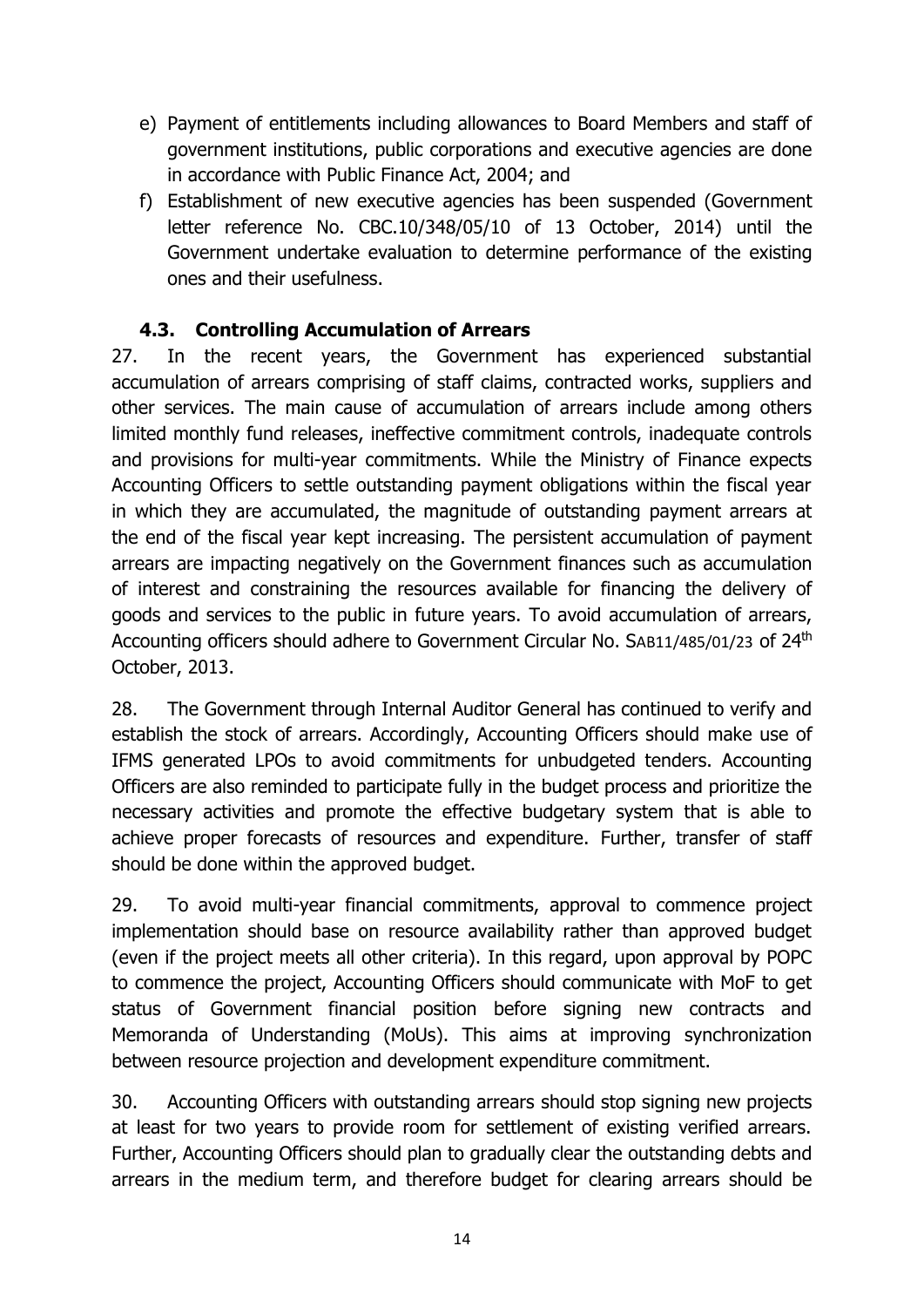ring-fenced. In addition, public corporations with outstanding debt and arrears should budget for the same in their respective parent ministries.

31. MDAs, RSs, LGAs, Government Institutions and Public Corporations that are expecting to enter into partnership with private sector in implementing development projects should first undertake economic analysis of proposed projects. They should also prepare detailed project documents to determine value for money prior to engaging private firms to implement such projects. Accounting officers should create conducive environment by using existing PPP regulations to facilitate implementation of PPP projects. MDAs in the agricultural sector are instructed to promote development of agro-processing industries and the project proposals should be submitted to PO-PC for detailed fiscal risk analysis, scrutiny and approval.

## <span id="page-15-0"></span>**4.4. Procurement of Imported Goods and Services**

32. In order to ensure value for money and protection of domestic industry, procurement of imported goods and services which are locally available should be discouraged. Nevertheless, if importation of some goods and services are indispensable, MDAs, RSs, LGAs, PCs and PIs should budget for payment of all related taxes and duties.

## <span id="page-15-1"></span>**4.5. Exchange Rate**

33. For the sake of having uniformity and a base in the 2015/16 budget estimates presentation, all MDAs, RSs and LGAs are required to use average indicative exchange rate of **1 USD to Tshs. 1,729.6** for costing their budget estimates in areas that involve foreign exchange component.

## <span id="page-15-2"></span>**4.6. Monitoring and Evaluation**

34. Monitoring and Evaluation as well as timely reporting are key functions in the implementation of plans and budgets. MDAs, RSs, LGAs, PCs and PIs should continue to strengthen capacities of their respective M&E sections in terms of personnel, skills and knowledge to enable effective coordination and spearheading of all projects at institutional level. Furthermore, each Institution should allocate funds to facilitate M&E activities. For development projects without declared percentage for monitoring and evaluation activities, allocation should be not more than 5% of total project cost. At the national level PO-PC and MoF will continue to conduct M&E of strategic national investment projects/programmes.

35. In view of the above, MDAS, RS and LGAs are reminded to prepare and submit to MoF, PO-PC and PMO-RALG (RS and LGAs) all accountability reports including monthly, quarterly progress reports, mid-year and annual reports which will be used as inputs in facilitating M&E at all levels. On the other hand, the BRN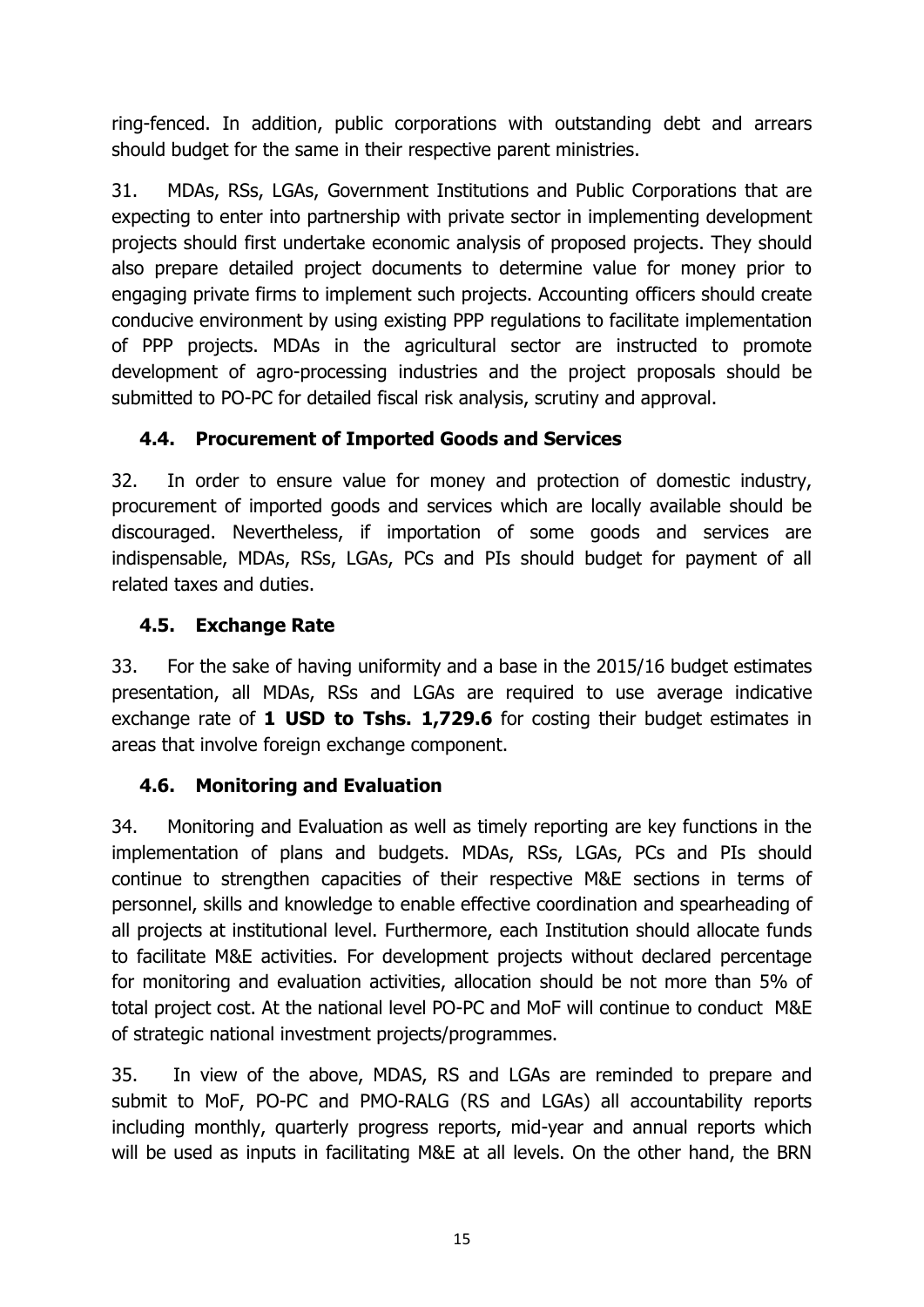implementing Ministries shall prepare all accountability reports in time and submit to PDB to enable effective monitoring of BRN key result areas at national level.

## <span id="page-16-0"></span>**4.7. Joint Supervision/Monitoring and Evaluation**

36. To ensure effective coordination of M&E activities across government, monitoring and inspection missions should be organised and carried out jointly to avoid duplication of efforts and resources.

## <span id="page-16-1"></span>**4.8. Mainstreaming cross cutting issues into plans and budget**

37. The 2015/16 budget will continue to put more emphasis on the need for joint efforts from all actors in implementing cross cutting issues to ensure positive results. In achieving this, all MDAs, RS, LGAs are urged to make budgetary allocations to implement cross cutting interventions, including gender, environment and climate change adaptation and mitigation, HIV/AIDS, population, anti-corruption measures, Open Government Partnership, ethics and integrity, and disaster management in accordance with the existing policies and guidelines.

## <span id="page-16-2"></span>**4.9. Gender Responsive Budgeting (GRB)**

38. MDAs, RSs, LGAs, PCs and PIs should identify gender issues in their respective areas by undertaking gender analysis of gender disaggregated data in order to implement measures to address the identified gender gaps. MDAs and LGAs implementing GRB on pilot base (Morogoro DC; Temeke MC; Ministry of Labor, Employment and Youth Development; Ministry of Community Development, Gender and Children; Ministry of Finance; and Ministry of Agriculture, Food Security and cooperative) should ensure that financial resources are allocated to activities to bridge the identified gender gaps. These institutions should be able to demonstrate how far they have gone in addressing identified gender gap in their institutional plan and budget. They will be required to provide itemized budget for gender interventions, using the working GRB manual and will have special scrutinization session. Further, MDAs, RSs and LGAs should allocate resources to improve infrastructure and appropriate services in specific centers such as homes for elderly and vulnerable children and schools for children with special needs. Moreover, public facilities should be accessible to people with disabilities.

## <span id="page-16-3"></span>**4.10. Nutrition Interventions**

39. MDAs, RSs and LGAS that implement specific and sensitive nutrition interventions are required to allocate resources for interventions in accordance with the National Nutrition Strategy (NNS) 2011/12 – 2015/16 and the Implementation plan. MDAs, RSs and LGAs should ensure that plans and budgets for FY 2015/16 include high impact nutrition interventions to address the following objectives:-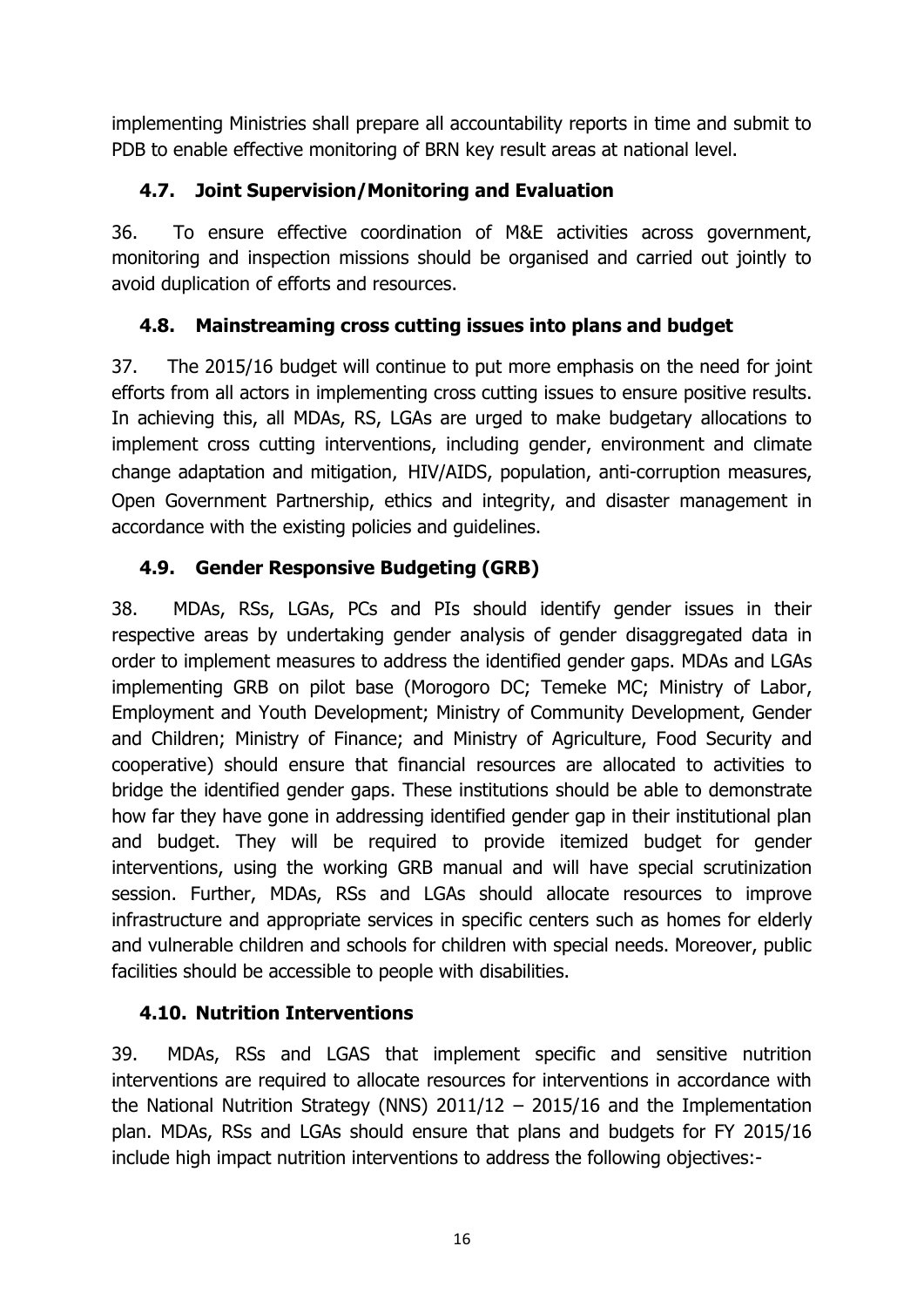- a) To collaborate with communities to prepare and implement a comprehensive nutrition program;
- b) Creation of community awareness on the problem of malnutrition;
- c) Support and facilitate of promotion of infant and young child feeding, micronutrient supplementation, prevention and treatment of acute malnutrition, growth monitoring and healthy eating and lifestyle;
- d) Provision of school meals to all children in primary and secondary day schools including nutrition education and school gardens;
- e) To increase National, Regional and LGAs capacity for coordination, delivery and scale-up of quality nutrition services;
- f) To improve household food and nutrition security (promote dietary diversification through home gardens and diversified food production and consumption);
- g) To strengthen gender-sensitive approaches and practices in nutrition services and interventions, include activities that will empower women and ensure participation of women in development;
- h) To enforce systems protecting, respecting and fulfilling children's rights including support to Most Vulnerable Children (MVC) and improving access to essential health, education and nutrition services;
- i) To increase access to quality basic nutrition services for all population groups at all key stages along the life cycle;
- j) To increase the availability of adequate nutritional data and information for planning, programming and decision making;
- k) Ensuring all NGO's activities at the district level are coordinated and included in district plans.

### **4.11. Good Governance and Rule of Law**

<span id="page-17-0"></span>40. Resources should be allocated for enhancing good governance and access to justice by enforcing security in strategic public offices as well as in other public areas. This will be done in collaboration with non-state actors under the guidance of the Ministry of Home Affairs. Other areas include ensuring swift legal and court process; continue issuance of National Identity Cards; voters registration update; conducting General Elections 2015; civic/voter education and enhance capacity of conflict resolution. Other interventions include implementing Post Code and Physical Addressing system; implementing African Peer Review Mechanism (APRM); and Open Government Partnership (OGP).

## **4.12. Government Land Ownership**

<span id="page-17-1"></span>41. Accounting Officers of all MDAs and PCs and PIs are required to allocate funds for surveying and mapping of all public offices' boundaries, public corporations and their respective properties (farms) as a prerequisite for warranting official land title. The Ministry of Lands, Housing and Human settlements Development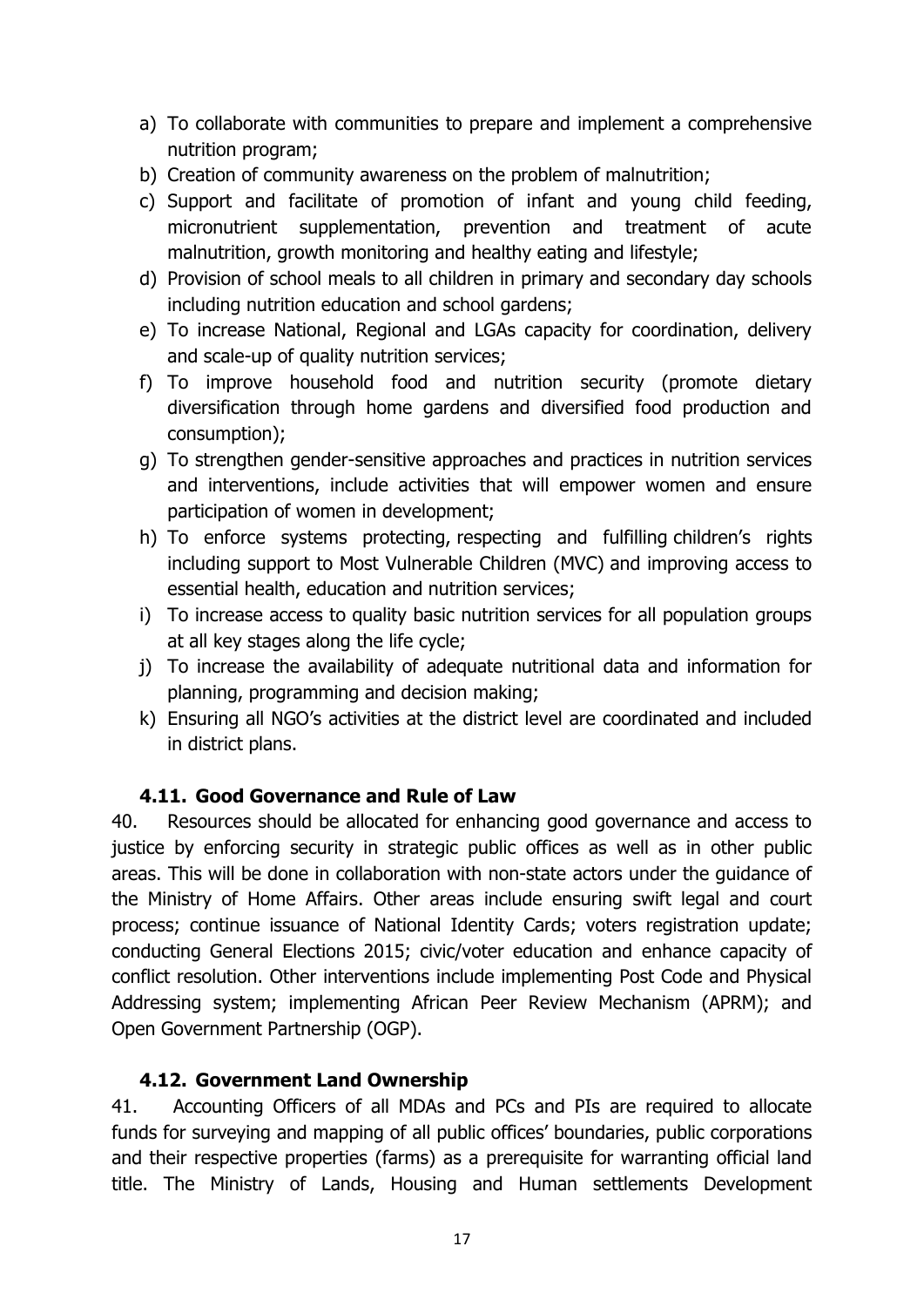(MLHHSD) in collaboration with LGAs through PMO-RALG will issue title deeds to those institutions that have properly fulfilled those conditions. They would also be required to enforce their boundaries' security so as to overcome land invaders and in that way, restrain escalation of land disputes in the country.

## <span id="page-18-0"></span>**4.13. Employment and Economic Empowerment**

42. The Government will continue to support economic empowerment initiatives through Economic Empowerment Fund, Youth Development Fund and Women Development Fund. These Initiatives will enable micro- enterprises to generate more incomes and job creation. During preparation of the plan and budget estimates, all MDAs, RSs and LGAs will be required to prepare report on new employment opportunities and submit to the Ministry of Labour and Employment. The format for capturing this information is provided as **Annex B, Chapter V**.

## <span id="page-18-1"></span>**4.14. Regional Cooperation**

43. Tanzania is a member of African Union (AU), Southern African Development Community (SADC) and East African Community (EAC). SADC is at the stage of Free Trade Area in the integration process and studies are underway for the establishment of SADC Customs Union. EAC on the other hand, is already at a Common Market stage and recently the protocol for the establishment of Monetary Union has been signed and ratified. In view of this, MDAs and LGAs are argued to:-

- a) Participate in the process of reviewing national laws to facilitate smooth implementation of the EAC Protocols;
- b) Mainstreaming EAC integration issues into the plan and budget pertaining to their areas of jurisdiction;
- c) Play an oversight role, monitoring and coordinating the implementation of various agreements and treaties under their respective sectors, signed between Tanzania and other countries as well as regional and international agreements;
- d) Ensure that all International Agreements with financial implication are taken into account during budget preparations; and
- e) Develop policy measures focusing on augmenting human capital by expanding and improving the quality of education, health and an economic environment that supports higher job creation to absorb new entrants into the EAC region labour market.

## <span id="page-18-2"></span>**5. BUDGET SCRUTINIZATION AND APPROVAL**

### <span id="page-18-3"></span>**5.1. Scrutinization Process**

44. After issuance of the budget guidelines in **December, 2014** and budget ceilings for fiscal year 2015/16 in the **first week of January 2015,** MDAs, RSs